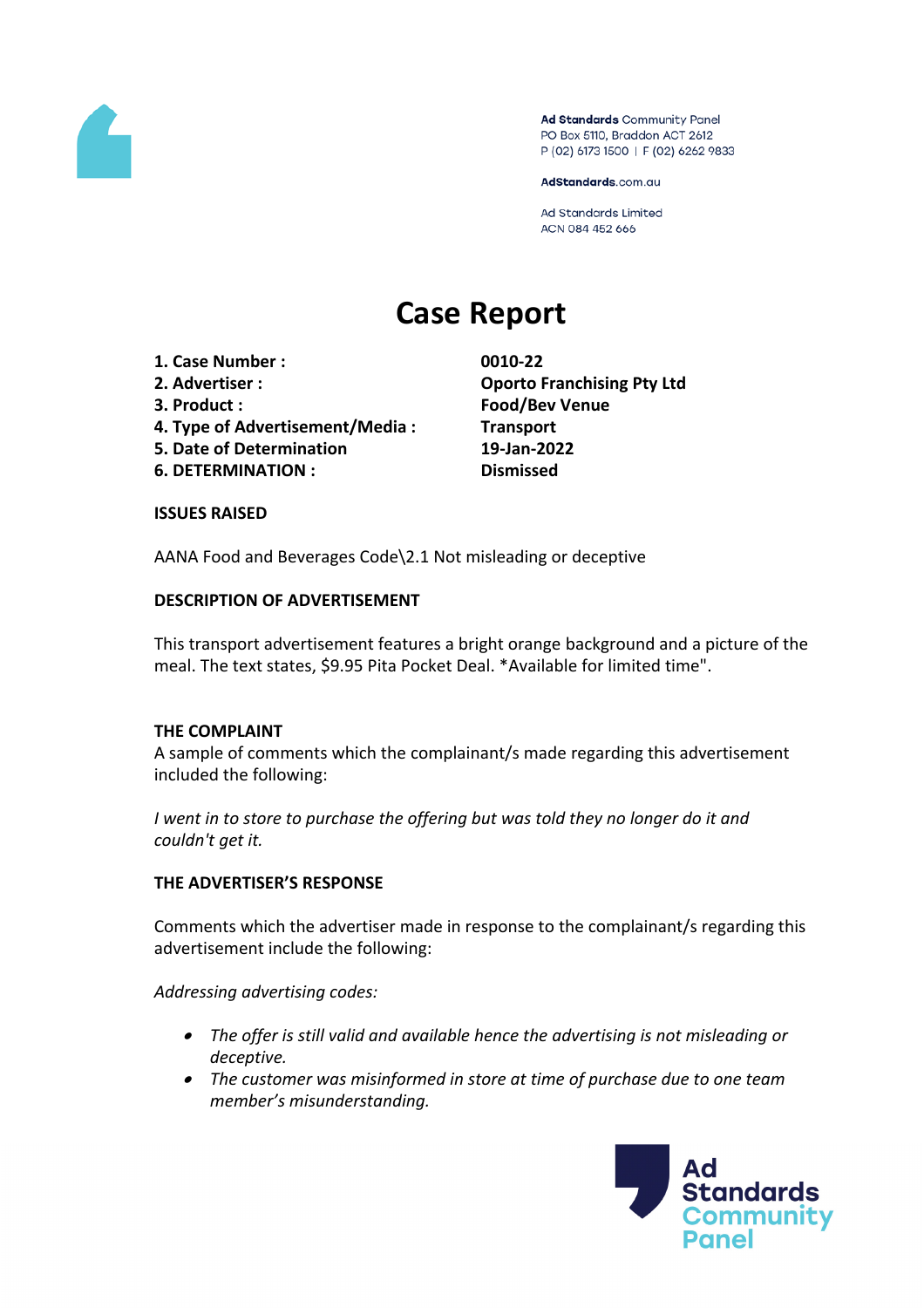

- *Team members understand a limited time offer is not a standard menu item and are advised when they are no longer available.*
- *On this one occasion, one member, advised it was no longer available.*

*Actions taken to address complaint and prevent incidents:*

- *All limited time offers, and their campaigns have strict training and communication processes including:*
- *weekly team meetings and emails including team newsletters;*
- *store noticeboards;*
- *and an internal team communication platform.*
- *A further team meeting was held post complaint reconfirming offer is valid and available.*
- *Updated the limited time offer in-store team protocol: if item is in the POS (point of sale) it can be sold as these are controlled by OTR (Oporto SA Master Franchisee) head office and aligned with all advertising.*

### **THE DETERMINATION**

The Ad Standards Community Panel (the Panel) considered whether this advertisement breaches the AANA Food and Beverages Advertising Code (the Food Code).

The Panel noted the complainant's concern that they were unable to purchase the product at the advertised price.

The Panel viewed the advertisement and noted the advertiser's response.

The Panel noted that the product advertised is a beverage product and that therefore the provisions of the Food Code apply.

# **Section 2.1 Advertising for Food or Beverage Products must not be misleading or deceptive or likely to mislead or deceive.**

The Panel Noted the Practice Note to this section of the Food Code which provides:

*"In determining whether advertising for food or beverage products is misleading or deceptive or likely to mislead or deceive, the Community Panel will consider the likely audience for the advertising, including whether the advertisement is directed at the public at large or a more targeted audience. The Community Panel will consider whether or not an Average Consumer within the target audience would have been misled or deceived or likely to be misled or deceived by the advertisement."*

The Panel noted that the target audience for this advertisement would be anyone viewing the advertisement.